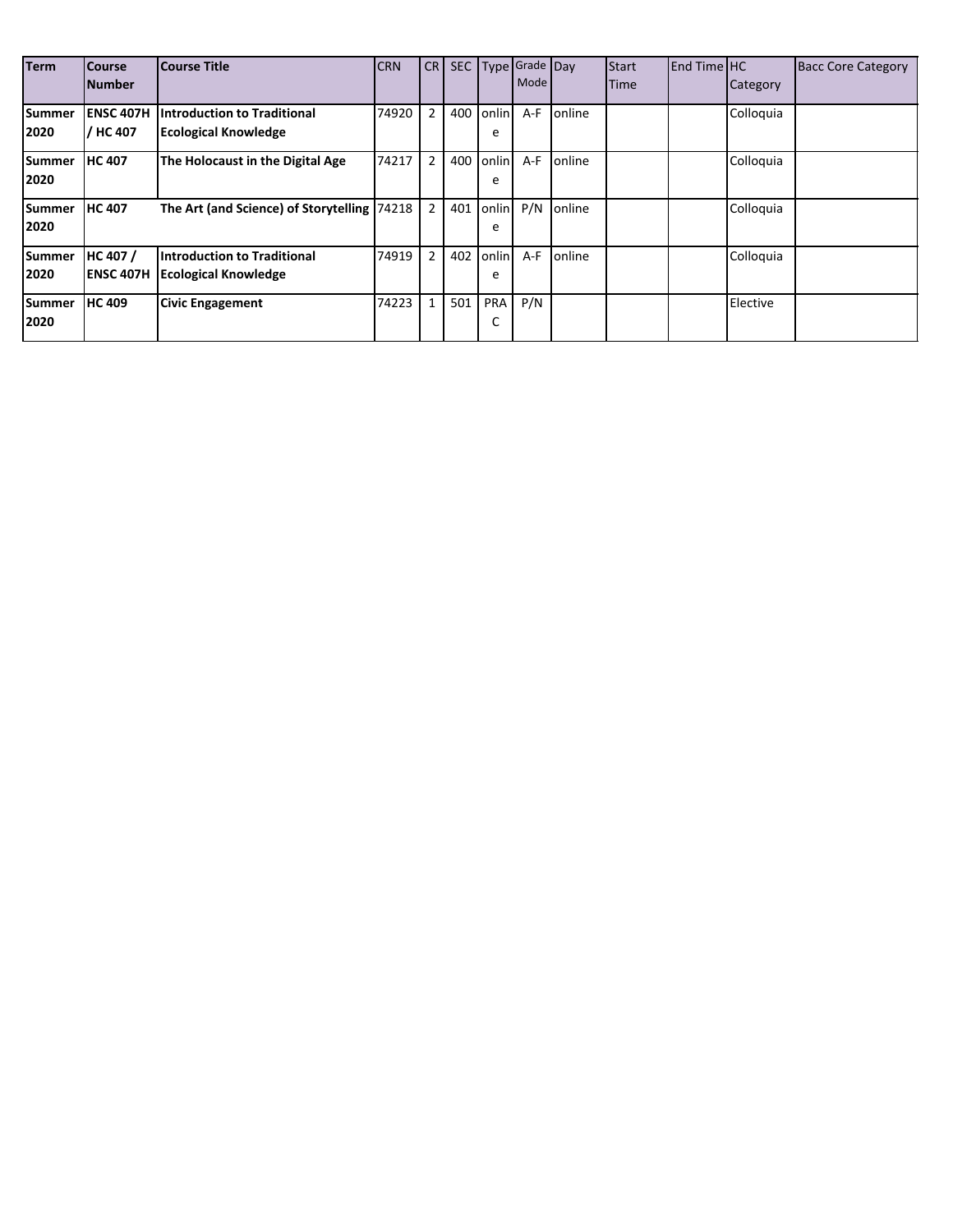| <b>Term</b>             | <b>Course</b><br><b>Number</b> | <b>Course Title</b>                                               | <b>CRN</b>     | CR             | SEC        |                   | Type Grade Day<br>Mode |        | <b>Start</b><br><b>Time</b> | <b>End Time HC</b> | Category                         | <b>Bacc Core Category</b> |
|-------------------------|--------------------------------|-------------------------------------------------------------------|----------------|----------------|------------|-------------------|------------------------|--------|-----------------------------|--------------------|----------------------------------|---------------------------|
| <b>Fall 2020</b>        | <b>ENSC 407H</b><br>HC 407     | <b>Introduction to Traditional</b><br><b>Ecological Knowledge</b> | 17543          | $\overline{2}$ | 400        | onlin<br>e        | A-F                    | online |                             |                    | Colloquia                        |                           |
| <b>Fall 2020 HC 407</b> |                                | <b>Lady Detectives</b>                                            | 20105          | $\overline{2}$ | 400        | onlin<br>e        | P/N                    | online |                             |                    | Colloquia                        |                           |
| <b>Fall 2020</b>        | <b>HC 407</b>                  | <b>Politics of Diseases</b>                                       | 19821          | $\mathbf{1}$   | 502        | <b>SEM</b>        | A-F                    | 1w     | 1700                        | 1750               | Colloquia                        |                           |
| <b>Fall 2020</b>        | HC 407 /<br><b>ENSC 407H</b>   | <b>Introduction to Traditional</b><br><b>Ecological Knowledge</b> | 17542          | $\overline{2}$ | 401        | onlin<br>e        | $A-F$                  | online |                             |                    | Colloquia                        |                           |
| Fall 2020               | <b>HC 403</b>                  | <b>Thesis Stage 3: Commit</b>                                     | 17234          | $\mathbf{1}$   | 502        | <b>Thesi</b><br>S | P/N                    |        |                             |                    | Thesis/Res<br>earch/Proj         |                           |
| <b>Fall 2020</b>        | <b>HC 403</b>                  | Thesis Stage 4: Compose &<br>Complete                             | 17233<br>17234 | $\mathbf{1}$   | 501<br>502 | Thesi<br>S        | $A-F$<br>P/N           |        |                             |                    | Thesis/Res<br>earch/Proj<br>nete |                           |
| <b>Fall 2020</b>        | <b>HC 408</b>                  | Thesis Stage 2: Explore & Build                                   | 20168          | $\mathbf{1}$   | 400        | onlin<br>e        | P/N                    | online |                             |                    | Thesis/Res<br>earch/Proj         |                           |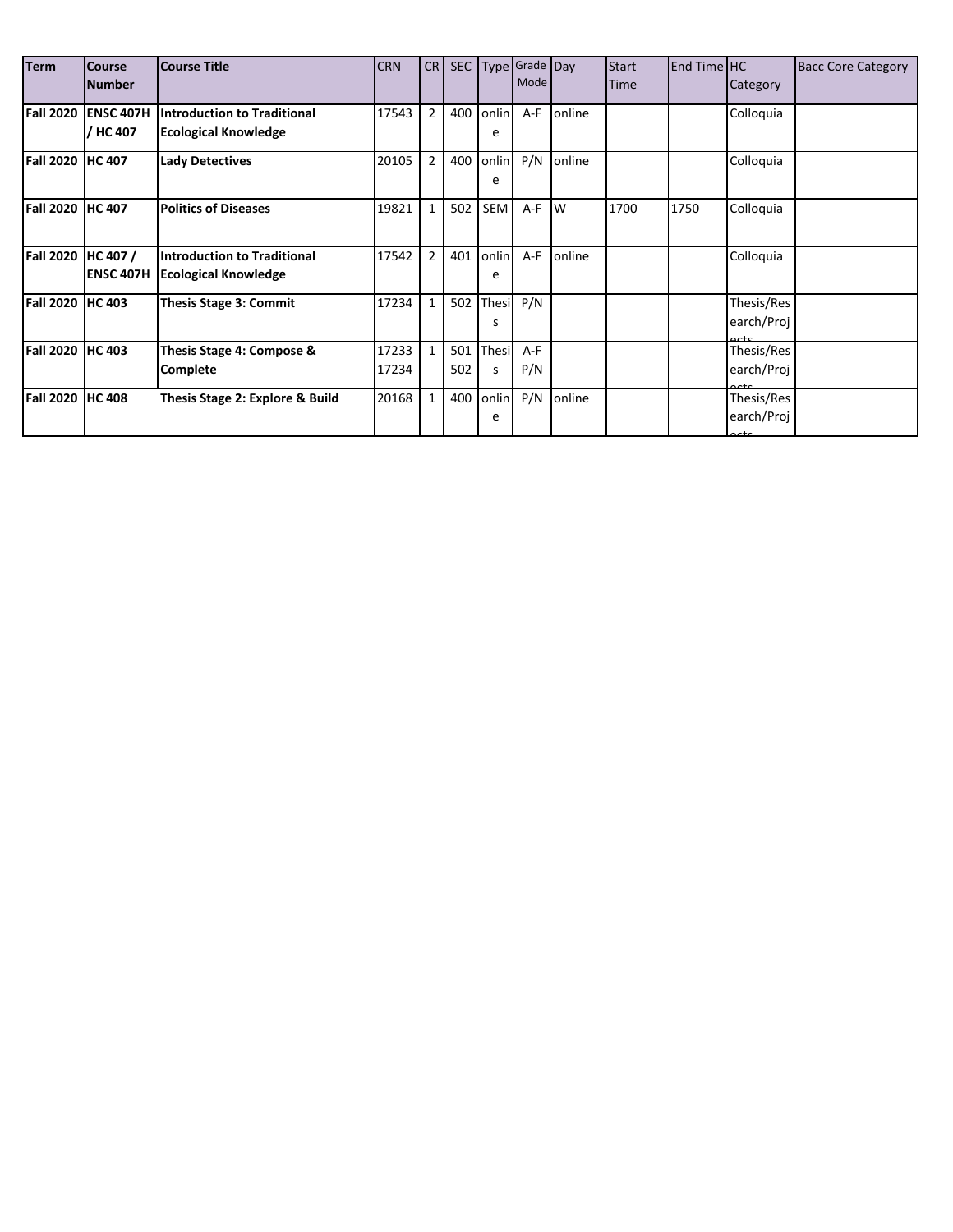| <b>Term</b>           | <b>Course</b><br><b>Number</b> | <b>Course Title</b>                                               | <b>CRN</b>     | CR             | SEC        |            | Type Grade Day<br>Mode |        | <b>Start</b><br><b>Time</b> | End Time HC | Category                        | <b>Bacc Core Category</b> |
|-----------------------|--------------------------------|-------------------------------------------------------------------|----------------|----------------|------------|------------|------------------------|--------|-----------------------------|-------------|---------------------------------|---------------------------|
| Winter<br>2021        | <b>WR 327H</b>                 | <b>Technical Writing</b>                                          | 39726          | 3              | 400        | onlin<br>e | $A-F$                  | online |                             |             | <b>BaccCore</b>                 | Writing II                |
| Winter<br>2021        | <b>HC 407</b>                  | The Holocaust in the Digital Age                                  | 38362          | $\overline{2}$ | 400        | SEM        | $A-F$                  |        |                             |             | Colloquia                       |                           |
| Winter<br>2021        | <b>HC 407</b>                  | Murder, Mayhem, and Makeup:<br>Lady Detectives on Page and Screen | 39725          | $\overline{2}$ | 401        | SEM        | P/N                    |        |                             |             | Colloquia                       |                           |
| <b>Winter</b><br>2021 | <b>HC 407</b>                  | Science, Religion, and Sustainability                             | 40270          | $\overline{2}$ | 501        | SEM        | $A-F$ $F$              |        | 1100                        | 1250        | Colloquia                       |                           |
| Winter<br>2021        | <b>HC 407</b>                  | <b>Introduction to Improv</b>                                     | 40305          | $\mathbf{1}$   | 502        | SEM        | P/N                    |        | 1600                        | 1650        | Colloquia                       |                           |
| Winter<br>2021        | <b>HC 409</b>                  | <b>Civic Engagement</b>                                           | 37251          | $\mathbf{1}$   | 501        | PRA<br>C   | P/N                    |        |                             |             | Elective                        |                           |
| Winter<br>2021        | <b>HC 403</b>                  | <b>Thesis Stage 3: Commit</b>                                     | 38326          | $\mathbf{1}$   | 502        | Thesi<br>s | P/N                    |        |                             |             | Thesis/Res<br>earch/Proj        |                           |
| Winter<br>2021        | <b>HC 403</b>                  | Thesis Stage 4: Compose &<br><b>Complete</b>                      | 38326<br>38325 | $\mathbf{1}$   | 502<br>501 | Thesi<br>s | P/N<br>$A-F$           |        |                             |             | Thesis/Res<br>earch/Proj        |                           |
| Winter<br>2021        | <b>HC 408</b>                  | Thesis Stage 2: Explore & Build                                   | 40310          | $\mathbf{1}$   | 400        | onlin<br>e | P/N                    | online |                             |             | Thesis/Res<br>earch/Proj        |                           |
| Winter<br>2021        | <b>HC 408</b>                  | Thesis Stage 2: Explore & Build                                   | 36672          | $\mathbf{1}$   | 501        | <b>HYB</b> | $P/N$ T                |        | 1800                        | 1850        | Thesis/Res<br>earch/Proj<br>ctc |                           |